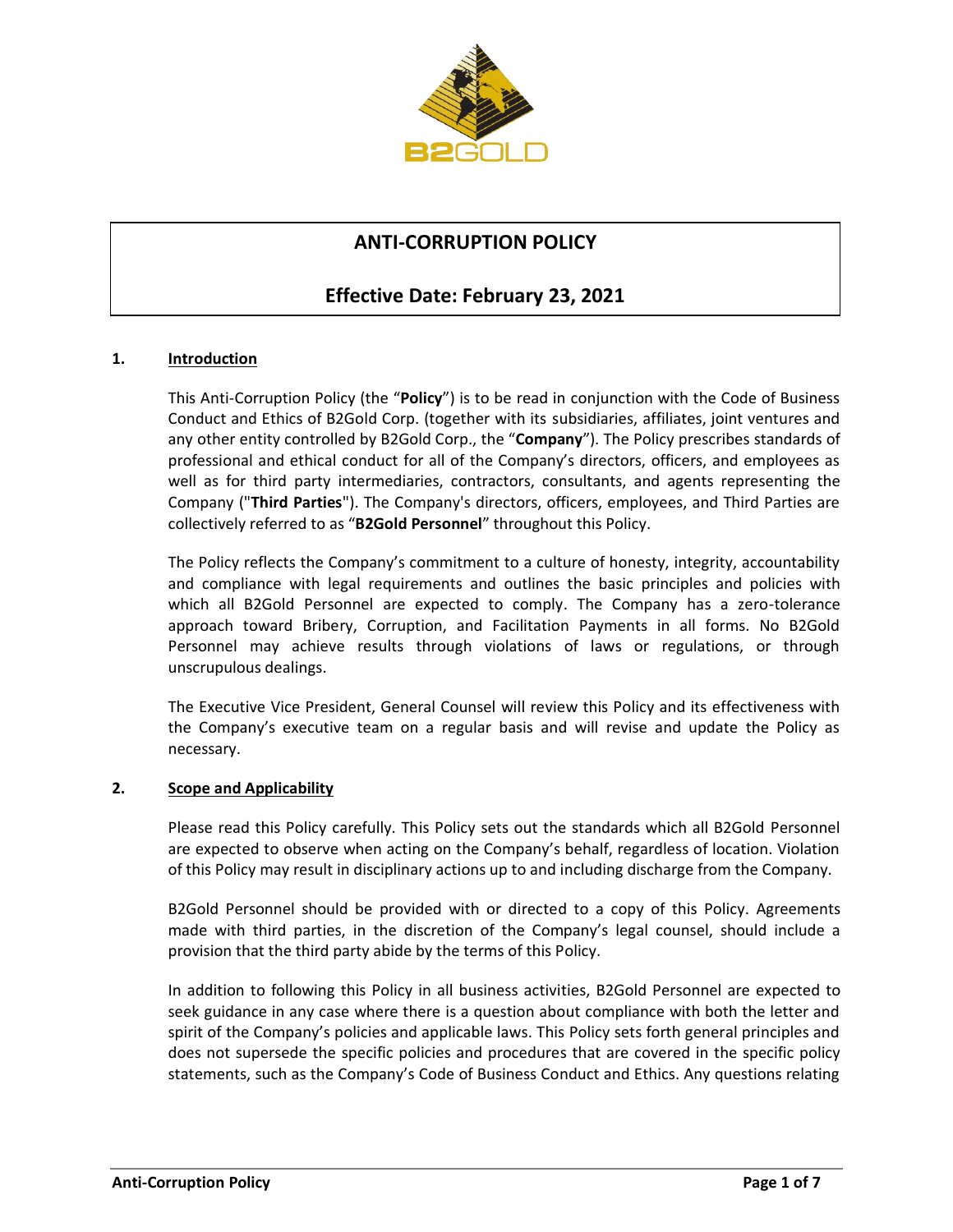

to the content and application of this Policy should be directed towards any one of your local legal counsel, Country Manager, or the Vice President, Assistant General Counsel.

#### **3. Prohibited Payments to Domestic and Foreign Public Officials**

The primary applicable laws relating to bribery and corruption include, but are not limited to:

- The Canadian Corruption of Foreign Public Officials Act (the "**CFPOA**")
- The US Foreign Corrupt Practices Act of 1997 ("**FCPA**")
- The UK Bribery Act (2010)
- Criminal Code of Canada

#### (Collectively, the "**Anti-Bribery Laws**")

B2Gold Personnel must comply with all Anti-Bribery Laws and all other applicable legislation which prohibit improper payments to Public Officials.

B2Gold Personnel are strictly prohibited from:

- Offering, promising or making a payment, gift or hospitality with the expectation or hope that a business advantage will be received, or to reward a business advantage already given;
- Requesting or agreeing to receive or accept a payment, gift or hospitality in the expectation or belief that a business advantage will be awarded, or as a reward for an advantage already granted;
- Bribing an individual in public office or public service;
- Making a Facilitation Payment (defined below) to any individual;
- Threatening or retaliating against another individual who has refused to commit or refused to collude to commit a possible bribery offence or one who has raised concerns under this Policy, and
- Engaging in any other activity that might lead to a breach of this Policy or the Anti-Bribery Laws.

#### *What is Bribery and Corruption?*

Bribery is generally defined under the Anti-Bribery Laws as the offering, promising, giving, requesting, authorizing, agreeing to receive or accepting Anything of Value, whether directly or indirectly, with the intention that it induces someone to act or omit to act in relation to the function that person performs, whether as part of a public or private organisation.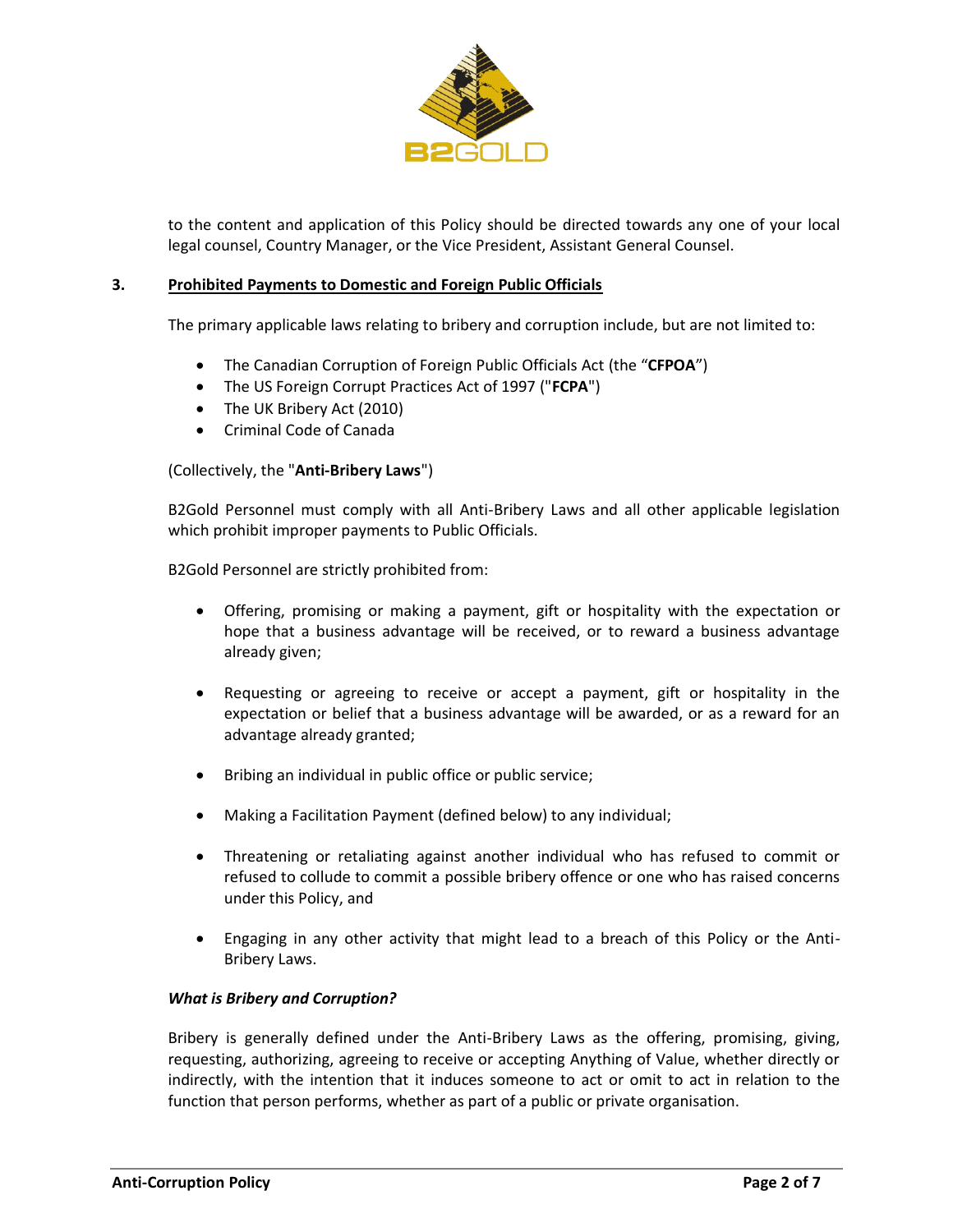

Corruption involves the abuse of entrusted power or position for personal or commercial gain and often involves Bribery.

The Anti-Bribery Laws prohibit both public and commercial bribery and corruption. However, because the risks associated with engaging with the public and private sectors may differ, and because the law may place additional requirements when dealing with Public Officials, this Policy makes some distinctions and imposes additional requirements when dealing with Public Officials.

#### *What is Anything of Value?*

"Anything of Value" under this Policy refers to a very broad range of benefits, including tangible and intangible benefits. It can include, but is not limited to:

- Monetary items such as cash, loans, discounts, coupons, vouchers, rebates, charitable or political contributions, or the awarding of a contract or other business advantage;
- Hospitality such as gifts, entertainment, meals, tickets to events, travel, lodging, conference fees, or any other forms of hospitality; and
- Career opportunities, such as internship or employment offers.

## *What is a Public Official?*

A Public Official under this Policy should be interpreted broadly and includes the following:

- Any official or employee of a government or of a department, organisation or agency of a government (or any department, organisation or agency thereof), including but not limited to, licensing and permitting bodies governing the gaming industry;
- Any employee of any company owned or controlled by a government;
- Any official who holds a legislative or judicial position;
- Any official of a public international organisation;
- Any political party or official of a political party;
- Any candidate for political office; and
- Any other person or firm acting in an official capacity, including for, or on behalf of, a government, a department or agency of a government, a company owned or controlled by a government, a legislator, a judicial officer, a public international organization, or any political party.

#### *What are Facilitation Payments?*

Facilitation Payments are additional payments made to a Public Official to expedite or secure routine non-discretionary governmental actions (e.g., obtaining visas, permits, or the supply of utilities). **Facilitation Payments are considered bribes under some Anti-Bribery Laws and are therefore strictly prohibited by this Policy.**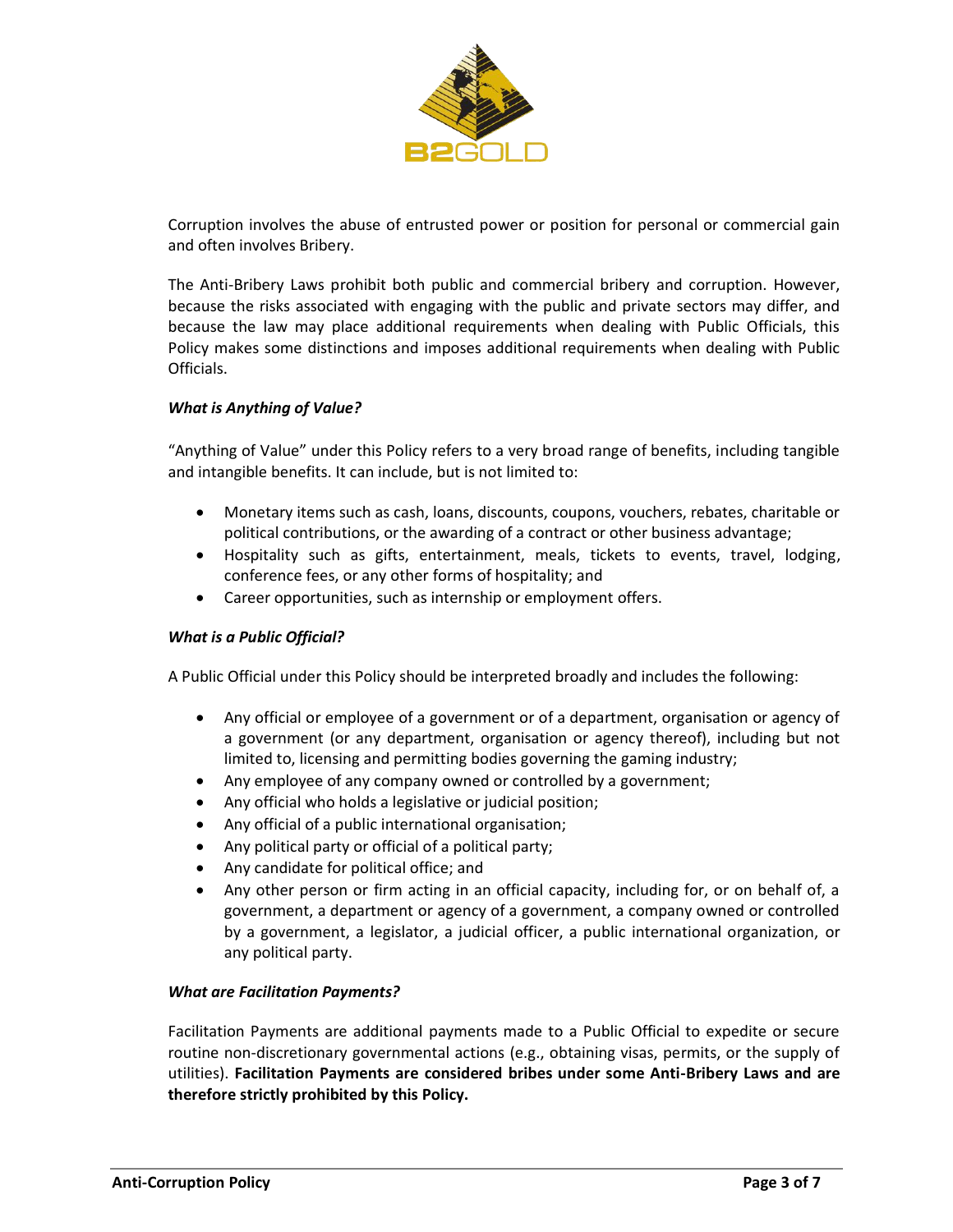

## **4. Commercial Bribery**

Although this Policy focuses on improper payments to Public Officials, extending a Bribe to, or receiving a Bribe from, a commercial party (including a current or future business partner) is also strictly prohibited. You may not directly or indirectly provide a Bribe, Kickback or other improper incentive to anyone (including someone who is clearly not a Public Official), or receive a Bribe, Kickback or other improper incentive from anyone, in order to advance the Company's interests.

#### *What is a Kickback?*

A "Kickback" is a form of negotiated commercial bribery where Anything of Value is given to an individual as a reward for awarding or fostering business. For example, money paid directly or indirectly to any B2Gold Personnel by a contractor in exchange for the award of a contract would constitute a Kickback. **The payment and/or receipt of Kickbacks is strictly prohibited.**

#### **5. Emergency Exceptions**

This Policy does not prohibit payments to avoid a serious and imminent threat to a B2Gold Personnel's life or physical safety. If possible, B2Gold Personnel should consult with their supervisor in advance of making any such payment. If that is not possible, B2Gold Personnel are required to report such payment as soon as possible to their supervisor, who will report the incident to the Executive Vice President and General Counsel, who will in turn report the incident to the Audit Committee.

#### **6. Political and Charitable Contributions**

Under no circumstances should political or charitable contributions be made in an attempt to improperly influence any government decision or obtain an improper advantage for the Company.

The Company respects and supports the right of its B2Gold Personnel to participate in political and charitable activities. However, these activities should not be conducted on Company time, be conducted in a manner that they could be interpreted to reflect the views of the Company or involve the use of any Company resources. B2Gold Personnel will not be reimbursed for personal political or charitable contributions.

The Company may occasionally express views on local and national issues that affect its operations. In such cases, Company funds and resources may be used, but only as and when permitted by law and by Company guidelines. The Company may also make limited contributions to political parties or candidates in jurisdictions where it is legal and customary to do so. The Company may pay related administrative and solicitation costs for political action committees formed in accordance with applicable laws and regulations.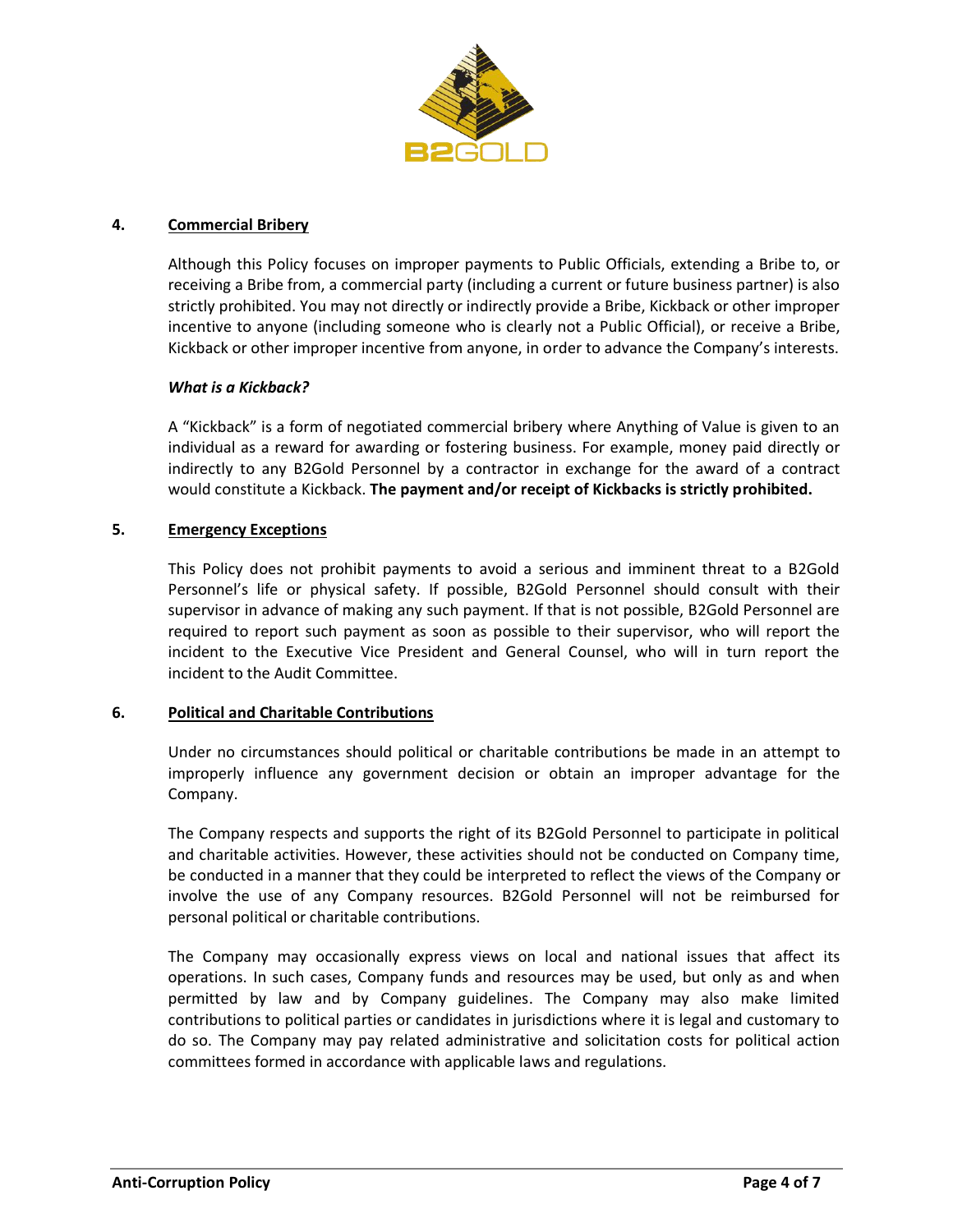

If a Public Official requests a contribution, please contact your local legal counsel or Country Manager to involve them in the decision-making process before any political contributions are given. No B2Gold Personnel may make or commit to any political or charitable contributions on behalf of the Company without the approval of the Chief Executive Officer.

## **7. Dealings with Third Parties**

B2Gold Personnel are prohibited from doing indirectly what the Policy prohibits B2Gold Personnel from doing directly. **Bribery and Corruption conducted through Third Parties is strictly prohibited**. The Company may be held liable if a Third Party acting on behalf of the Company engaged in Bribery or otherwise violates the Anti-Bribery Laws. To protect from this liability, the Company must only do business with reputable Third Parties. Accordingly, appropriate risk-based due diligence must be conducted on Third Parties and Third Parties must be appropriately monitored by the Company throughout the relationship.

In the event you encounter any issues or have any questions related to Third Parties, please contact any one of your local legal counsel, Country Manager, or the Vice President, Assistant General Counsel who in turn will consult with the Company's Senor Executive team.

## **8. Gifts and Entertainment**

B2Gold Personnel are strictly prohibited from offering, paying, promising, authorizing or receiving Anything of Value to/from any person or company, including Public Officials, for the purpose of obtaining favourable treatment.

Business gifts and entertainment are customary courtesies designed to build goodwill among business partners. These courtesies include such things as meals and beverages, tickets to sporting or cultural events, travel, accommodation and other merchandise or services. In some cultures, they play an important role in business relationships. However, a problem may arise when such courtesies compromise, or appear to compromise, our ability to make objective and fair business decisions. The same rules apply to B2Gold Personnel offering gifts and entertainment to Public Officials or business associates.

Even if permitted under applicable laws, offering or receiving any gift, gratuity or entertainment that might be perceived to unfairly influence a business relationship with such individuals should be reviewed in detail and avoided if there is any indication of impropriety. These guidelines always apply, and do not change during traditional gift-giving seasons.

The value of gifts should be reasonable, both with respect to frequency and amount, and of nominal value (ie. US\$100 to \$200). Gifts that are repetitive and/or are of a significant value such that they may be perceived as an attempt to create an obligation to the giver are inappropriate. Likewise, business entertainment should be moderately scaled and, if provided, should be provided without expectation of directly or indirectly receiving in return an advantage or benefit of any kind, business-related or otherwise. Use good judgment. If you are having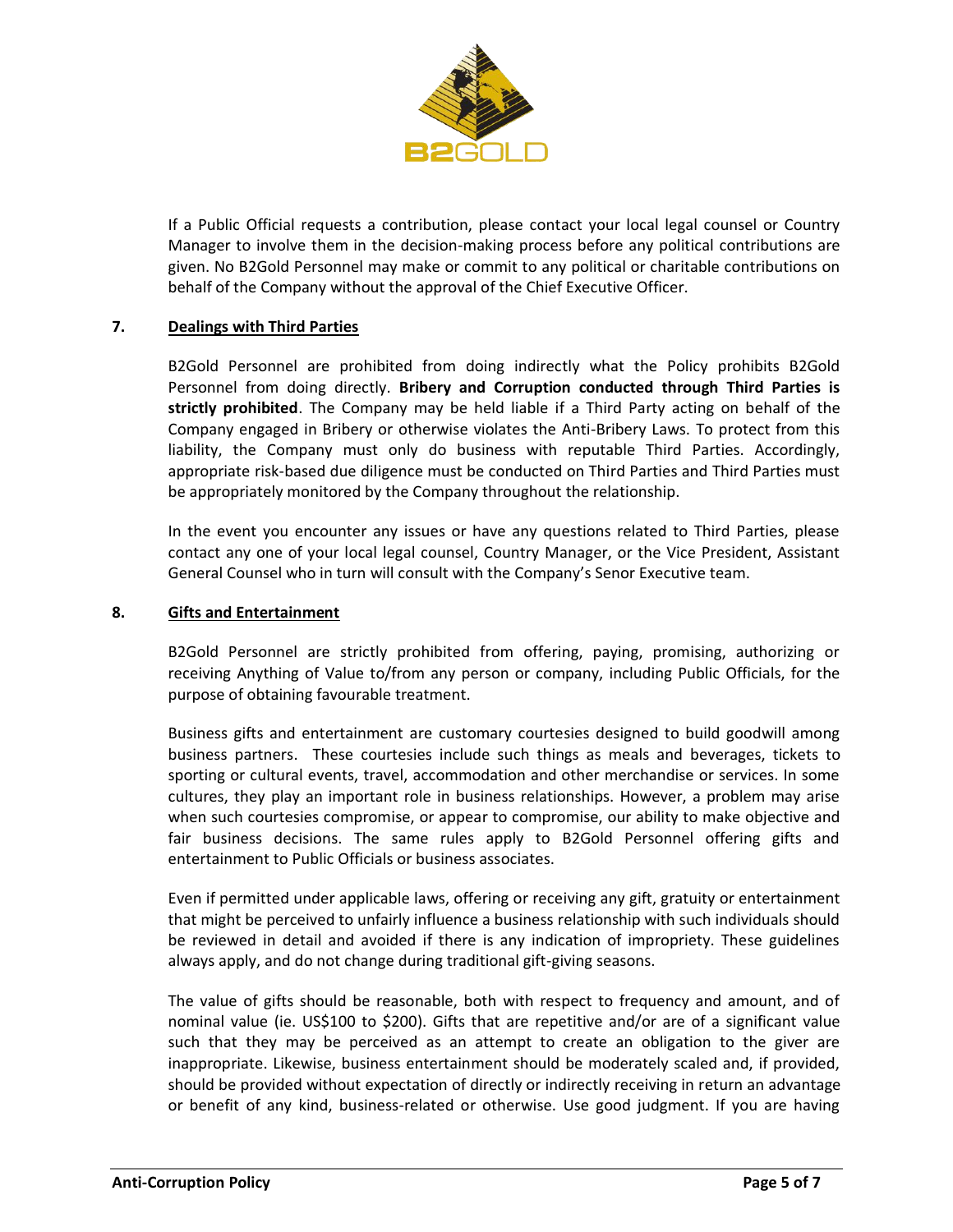

difficulty determining whether a specific gift or entertainment item lies within the bounds of acceptable business practice, ask yourself these guiding questions:

- Is it legal?
- Could the gift, meal, or entertainment, be reasonably interpreted as an improper payment
- Is the value of the gift reasonable and moderate under the circumstances?
- Is it clearly business-related to the extent that it is connected to the promotion, demonstration, or explanation of the Company's products or services, or a contract between the Company and a foreign government?
- Is the gift cash, a gift certificate or other negotiable instrument?
- Would public disclosure (including through social media) embarrass the Company?
- Would providing the gift or entertainment result in any pressure on the recipient to reciprocate or grant special favours such that it is therefore inappropriate?

Strict rules apply when the Company does business with Public Officials, whether in Canada or in other countries. Because of the sensitive nature of these relationships, please consult the Executive Vice President and General Counsel or the Chair of the Audit Committee before offering or providing any gifts or hospitality to Public Officials. Cash allowance or per diems must never be provided to Public Officials.

## **9. Reporting of any Illegal or Unethical Behaviour**

The Company has a strong commitment to conduct its business in a lawful and ethical manner. Any violation of this Policy by a B2Gold Personnel can subject both the B2Gold Personnel and the Company to severe criminal and civil penalties and may impact the Company's ability to obtain government licenses and permits and conduct future business. Any violation of this Policy will be taken seriously and will lead to the imposition of appropriate disciplinary measures up to and including termination of the employment or business relationship.

B2Gold Personnel are encouraged to talk to supervisors, managers or other appropriate personnel, including their local legal counsel, when in doubt about the best course of action in a particular situation and are required to report all known or suspected violations of laws, rules, regulations or this Policy without delay.

**The Company strictly prohibits any retaliatory action against any B2Gold Personnel who, in good faith, reports a possible violation.** It is unacceptable to file a report knowing it to be false.